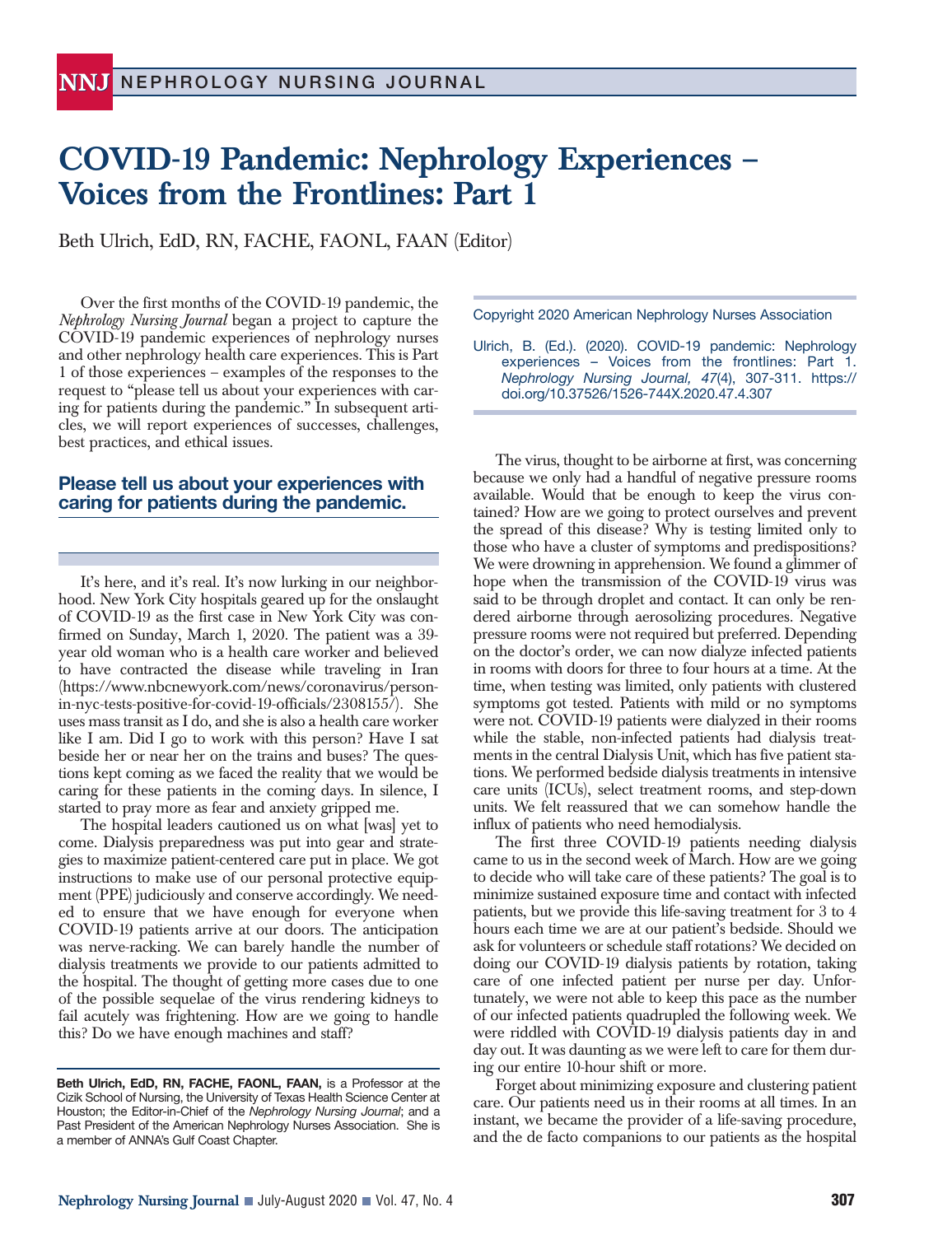restricted visitors to come to their loved one's bedside at this unprecedented time. We conversed with our patients while still conscious, gasping for air through their nasal cannulas and non-rebreather masks. In their weakened state, we encouraged them to eat and rest to strengthen their bodies to fight off the virus. We told stories about each other and shared opinions on what was going on around us. The nurses and the health care team in general were all the patients had as their families stayed home while we cared for them. Witnessing their isolation and anticipation was unbearable.

It was heart-wrenching to see every room in the ICU filled with critically ill and dying patients. These patients were surrounded by multiple intravenous (IV) drips, ventilators, feeding pumps, warming and cooling blankets, and dialysis machines to help them recover from the debilitating disease. We cheered them on and held their hands as they lay sedated, unresponsive, and intubated while we dialyzed them, hoping that we will see them again in the next hemodialysis session. That hope got doused when the patients we cared for the previous week were no longer on the list the following week. We had a new set of patients every week and found little time to mourn for missing names on our list. It was devastating and surreal as this went on for weeks. The staggering number of dialysis needs made us go into regular rooms previously unequipped with dialysis set-up. We learned to convert these rooms to become dialysis-capable as we plumbed the sinks with dialysis connectors. Suddenly, the whole hospital became our battleground as we pushed our machines in the hallways, elevators, and into the rooms of our patients. We stayed in the room with the patient for hours on end dressed with layers of gowns, gloves, caps, shoe covers, and masks, with sweat trickling down our spines as we felt inadequate in helping our patients despite our best efforts. Tears were flowing down our cheeks as we thought of the uncertainties after being exposed to the virus. It was taking a physical and emotional toll on us as some of our dialysis staff contracted the disease, became symptomatic, were quarantined, and one devastatingly succumbed to the virus's ultimate wickedness. We were weakened physically, emotionally, and mentally. It was utterly unnerving. We relied on our excellent health, mental strength, resilience, and spiritual beliefs to continue working, praying that we will get over this and will soon see the end of it. Our hospital's unwavering support encouraged us by providing us with adequate PPE, kind words, housing, affordable parking, meals, hospital-laundered scrubs, shower rooms, health care, and financial incentives. Our leader appreciated our heroic efforts every day as she sent us messages of gratitude and hope.

These acts of kindness and assistance urged us to continue and endure the work that we do as dialysis nurses with honor and grace under pressure. We learned to accept the uncertainties comfortably and bravely came to work as scheduled. We put patients first with care, and we make amazing things happen with creativity and resourcefulness. We convinced ourselves that with wisdom and compassion, we would triumph over this COVID-19 pandemic. We are exceptional in many ways as we provide patient-centered care to everyone who comes through our doors, proving that we are New York Presbyterian strong. As we put on our masks and don our gowns and gloves in this unforgettable fight, we are beyond grateful to God for giving us the opportunity to use our lives to protect and save other people's lives. And for every smile you see behind the mask is a silent prayer to stay healthy and resilient in the face of an invisible foe.

## *Maricel Lim-Sibbaluca Calagui, MPA, BSN, RN, CNN Name and identifiers used with permission*

When the COVID-19 pandemic mandated that our nephrology clinic limit face-to-face contact with patients, I was presented the opportunity to answer the hospital-wide call for volunteers to work in other areas. I agreed to work on an extended care floor, located within the main hospital. Little did I know how impactful and life-changing this experience would be. The assignment was an excellent fit for my nephrology skill set. I would be providing one-on-one care to an elderly nun with CKD Stage 5. Sister was 89 years old and had recently been admitted to the extended care unit for symptom management of kidney disease. However, because of the pandemic, she had to complete a 14-day quarantine before allowed out of her room. I became her day-time nurse during these two weeks.

I quickly realized that my nephrology nursing knowledge would guide the care Sister required. She was mentally sharp and comprehended what was occurring because of her kidney disease, and had chosen to let nature take its course, refusing renal replacement therapy. As stated in the ANNA core values, nephrology nurses have the responsibility to enhance the quality of care delivered to people with kidney disease. Sometimes, that means providing a good death, and I knew Sister's care was a hospice situation.

I gave Sister as much symptom relief as I could. For the edema in her legs, I wrapped and rewrapped her lower legs with clean compression bandages daily. The edema was incredible. For the uremic taste in her mouth, I found mint flavored oral swabs. This was a hit! She very much enjoyed them. Sister refused pain medication, but I convinced her to take ondansetron for her nausea. The dry heaves were endless, especially when she moved. She felt short of breath even though her oxygen saturation on room air was in the low 90s. To relieve the shortness of breath, she was most comfortable either sitting in her wheelchair or recliner, something that allowed elevation of her head, and she wanted to sleep sitting up. Perhaps the most impressive symptom was the constant pruritis. She was delighted, both physically and mentally, in a hot shower with particular attention to her back and feet. As a nurse, I've given many showers, but this was perhaps the best one ever, and my scrubs were soaked! Sister loved it!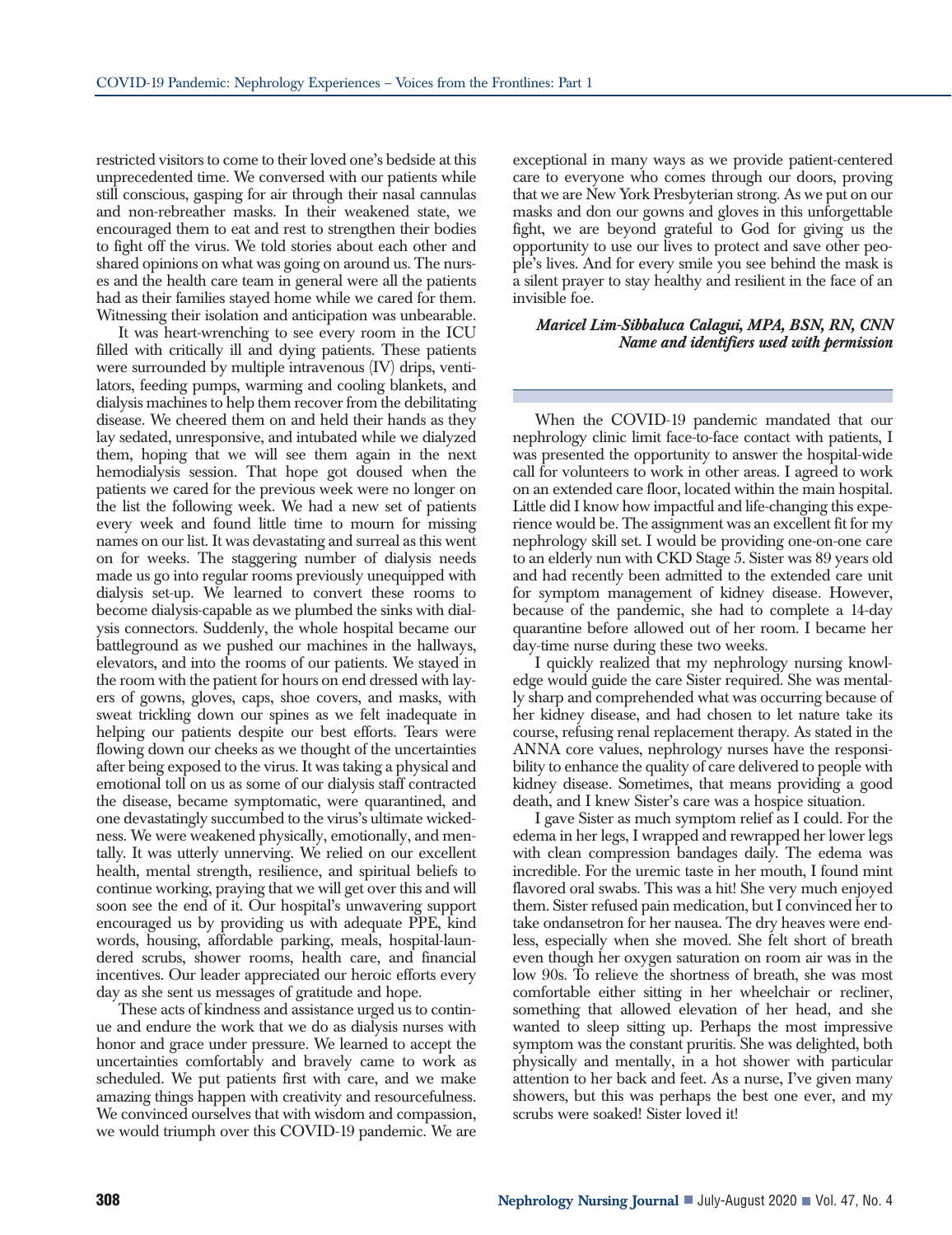The most profound part of caring for Sister were the talks we had. No subject was off limits. She shared with me stories about her life as a nun and expressed how fulfilled and lucky she was to have had the life she did. There were no regrets. Because she had so openly shared her beliefs, I was able to tell her about my own faith journey, and we bonded over this deep conversation about life, love, and what we held sacred.

As the uremia progressed, her condition worsened day by day, and Sister barely ate or drank. The nephrologist told her she would only live a week or two more at most, but this news did not alarm or frighten her. Sister knew what was happening. Thirty-six hours before her quarantine ended, I had my last shift with her. When I left her that night, I kissed her on top of her head (through my mask) and told her I loved her – and if I didn't see her at my next shift, I knew where she would be. Sister smiled and nodded. Sister passed away the morning of my next shift.

As a CKD instructor, I have now seen the progression of the disease first-hand. Before Sister, I had only read about it. Like a checklist, Sister's symptoms were textbook for uremia. I knew she felt awful but was stoic and truly never complained. I knew the questions to ask, and depending on her response, I attempted to minimize the symptoms. I believe as a nun, she was comfortable being alone. We talked about her love of solitude and comfort, and her never-ending faith. She had no fear, and I had the privilege of delivering her to a peaceful death. I will remember and love her forever.

> *Peggy Freeman, BA, LPN (Name used with permission)*

Over the last two decades dialyzing patients and then transplanting patients, luckily my experience with dying patients has been relatively low. Only one person passed on dialysis in my care, and he was known to be dying and on hospice. Three weeks ago, I dialyzed an older Native American lady about 76 years old. She was COVID-19 positive, and the room set up mandated I stay in her room for the whole 4-hour treatment (no windows). She was on a lot of O<sub>2</sub> but stable. She spoke about her family between naps. I fed her lunch as we would in the older days, when there was more time to assist patients. It felt good actually connecting with a patient and feel more useful and caring towards her. No visitors. She was alone. I love the long-term relationships built in the care of nephrology patients. How I love seeing their color change after a transplant. I feel like I have a good "gut" monitor when someone doesn't look right or may pass on, so coming back the following week, I was blown away to learn my patient had passed on. It was a shock. So surprising and sad. That is what this virus can do in an instant, and unfortunately, we are sometimes helpless to fight it.

> *Jonathan D Duggan, MSN, RN, CDN (Name used with permission)*

I practice in a medium-sized midwestern community. Out of our 100 patients, six were found to be COVID-positive. Of those six patients, five of them were persons of color. The disparity of this disease has been a lot to grapple with.

> *Mara Zobrist, RN, CDN (Name used with permission)*

At first I was scared because you don't know who is a carrier or not. When my two staff got a positive result and other staff who [are] doing bedside dialysis were quarantined due to exposure to positive cases, as a head nurse I remained calm and always reminded my staff to take care of themselves and strictly adhere to infection prevention guidelines. I always advised them to think positive. Every time my staff are swabbed, my heart is beating so fast waiting for their results. But thank God so far after my two positive staff, nobody has gotten a positive result.

## *Name withheld by request*

COVID-19 introduced a lot of unknowns into our service line. It has changed how our department functions and validated our team mission. Rather than falter under increased utilization, the team adapted under pressure. We accomplished what felt like an insurmountable feat. Each day presented unique challenges to deliver care as the number of COVID-19 positive patients increased. During the pandemic, we saw the proportion of unit-based versus bedside treatments change. The number of dialysis unit treatments decreased to 40 per day. However, bedside treatments grew to 90 treatments per week, which is a 260% increase from the typical weekly volume. Apheresis treatments remained steady at three per week. This increased demand for bedside dialysis treatments created the need for rapid innovation.

> *Susanne Yeakel, MSN, RN, NEA-BC, CNML, Alex Ilchenko, BSN, RN, and Jarrett Lautier, MSN, RN (Names used with permission)*

I had to advocate for my fellow acute dialysis nurses to have proper PPE. On March 14, 2020, the CDC included airborne precautions for both PUI and positive COVID-19 patients as there had been several studies showing the virus can stay airborne for up to 3 hours. Even after showing our infection control team this CDC PPE update, they still kept positive COVID-19 patients not on a ventilator on only droplet precautions. Fortunately, after showing this update to our team leader, she was concerned for our safety and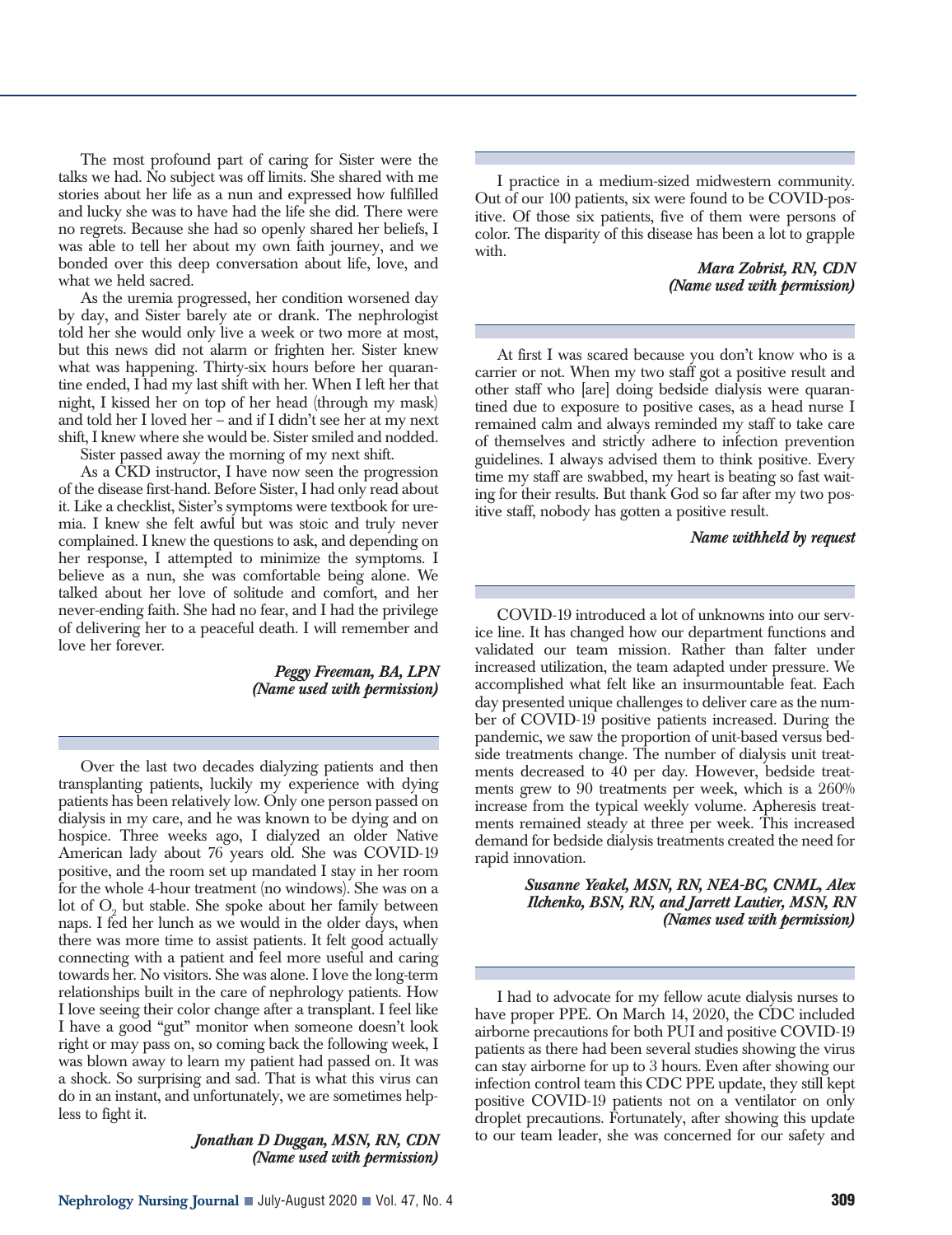has provided PPE for us to go into those rooms with our N95s, face shields, and feet and head coverings. This is so very frustrating. We have the supplies we need and are able to get more, though not in large quantities. Yet at this time, they are choosing not to use them in order to conserve them in case we run out. This puts our nurses at incredible risk and increases the chance it could be spread throughout the hospital. I also had to show them where the ASN recommendations stated acute dialysis nurses should stand outside the room as much as possible. I am disappointed the management didn't research this information for themselves. I've made sure the other nurses know this so they aren't bullied into staying in the rooms if it is not necessary. Some hospitals have even told their acute staff they can't have their fellow staff members relieve them while running the COVID-19 patients. This is brutal, and in my opinion, a form of bullying and workplace violence. I can at least be glad my management team hasn't chosen that approach.

## *Name withheld by request*

Our staff were very frightened at the beginning. The hospital administration was telling them that they should not be masking for non COVID patients. Staff was aware that the Boston and NYC hospitals were all masking. It took Gov. Cuomo to issue a directive to mandate masking when in contact with all patients. In addition, N95 masks were not available when dialyzing patients. We had to argue and plead to get them. After a couple weeks and a recycling program, the N95 masks were more available. But it was frightening enough for them when COVID had just begun. Without the proper PPE, it was a much bigger issue.

#### *Name withheld by request*

Doing the treatments has been no issue for me. I don the PPE and stay in the room 4 to 5 hours feeling perfectly safe. I go home to my wife and kids, taking care to strip and isolate the clothing and then shower. The experience with caring for patients with COVID-19 is more about communication to the patient's family or support people. That is lost with visitation restrictions. Nurses relied on these personal visits to make personal contact. Now it's virtual and more difficult to plan times that work for the nurse and the family. That lack of communication and personal contact has eroded trust and increased anxiety and frustration in patients' families. It also weighs heavily on the patient to not have that support in the same way.

*Name withheld by request*

Not able to be fit tested due to allergy. I wear a CAPR when caring for CVID-19 patients. When dialyzing, we must stay in the room from set up to break down and all the time in between. No breaks due to short staffing. Late nights. Wearing the CAPR so many hours, I sustained burns to my face. Every nurse is working on COVID-19 units. Feeling left out of the "all in this together." We are not recognized at all. No public support because no one knows we are here. No one understands that every one of these patients goes into renal failure. They look at us as "just dialysis nurses." Not feeling appreciated and feeling resentful. I know I need thicker skin, but I feel very much left out.

#### *Name withheld by request*

Caring for patients with COVID-19 in the acute setting is an experience you will never forget. It's a picture etched in your mind that you won't be able to get out. Walking into a cath lab turned ICU to dialyze a patient was daunting. All the patients were prone on ventilators, with multiple pressors for BP support, arrhythmias alarming on the cardiac monitors, people running for defibrillators. And as a nephrology nurse, you walk around and see empty Foley bags, and you get chills. All you hear is "Call a Nephrology consult." These patients were not allowed to have visitors, so they were alone. It brought a lot of sadness.

> *Faith Lynch, MSN, RN (Name used with permission)*

Our state was one of the last states to have a confirmed case of COVID-19. We knew the pandemic would eventually spread into the state, and as such, the state government had started taking steps for the day the first COVID-19 cases were detected. It was really interesting and wonderful how many people took the threat of COVID-19 seriously. However, this wasn't the case for all. During the early days of the pandemic, before the first cases in the state were found, I walked into one of the dialysis clinics I round at to hear one of the nurses declaring loudly to the patients that the whole thing was a conspiracy. That it was propaganda designed to impact the next national elections as how many other "pandemics" such as SARs and Ebola had occurred in an election year. To say I was shocked at this is a bit of an understatement, and I knew this was upsetting for the patients. I made sure to talk with the patients and the nurse about what we currently knew about COVID-19 as the need to educate is such a key component to slowing the spread of this virus. Patients look to us for guidance and expertise, and we have to take this responsibility seriously. Two weeks later, COVID-19 cases had been confirmed in the state. I was in this unit when this nurse got the call that